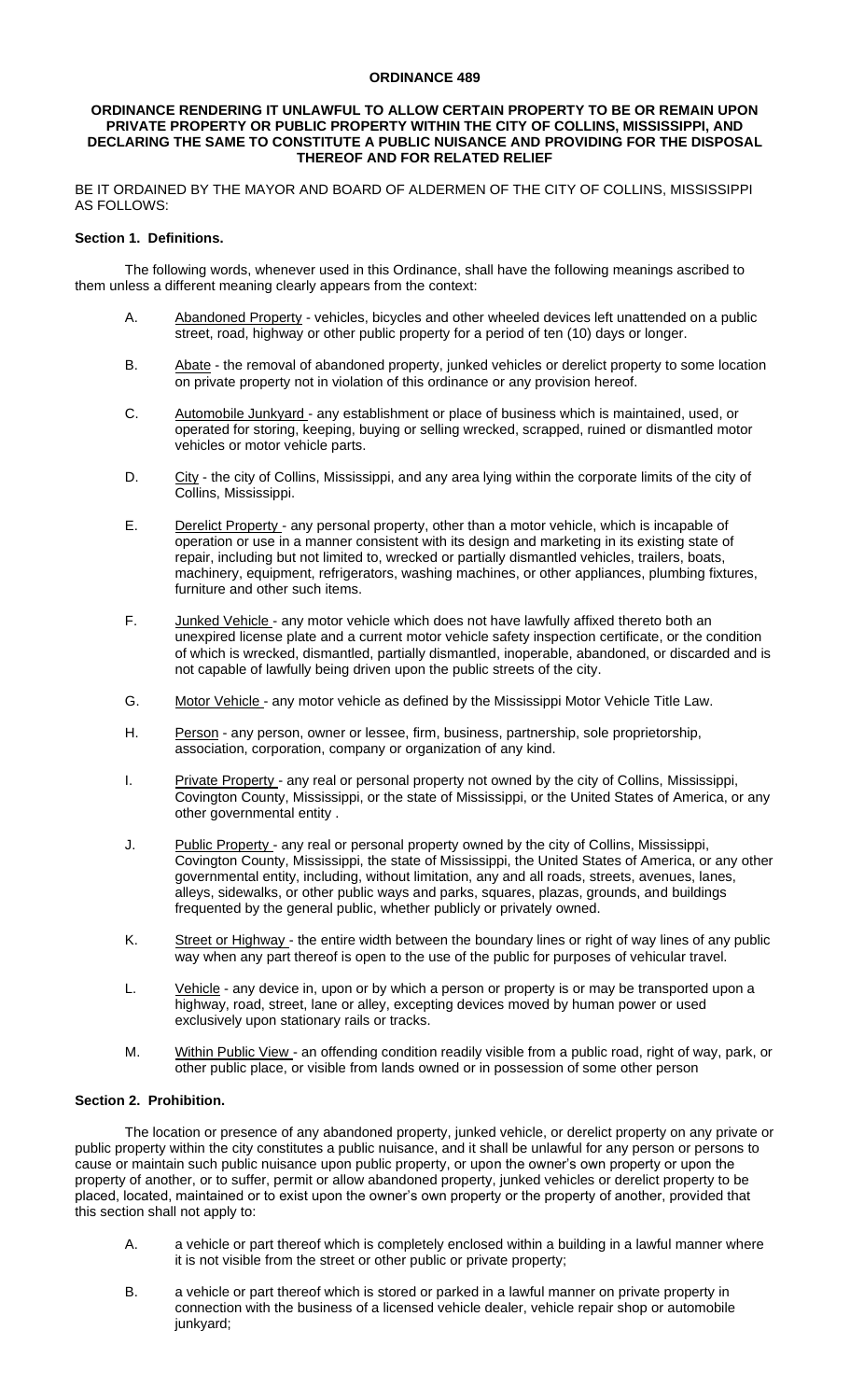- C. unlicensed, inoperable vehicles stored on private property utilized as a single family residence or utilized as a commercial establishment, provided, however, that the vehicles and storage areas are maintained in such a manner that they do not constitute a health hazard and are not visible from the street or other public or private property;
- D. any property disposed of or deposited in or upon property properly licensed or permitted for the disposal of such derelict property; or
- E. any property impounded by the city or by agents of the city.

## **Section 3. Presumption of Consent.**

- A. If any junked vehicle or derelict property shall remain on private property for ten (10) days or longer, a presumption shall arise that the presence of such property upon such private property resulted from an act of consent of the landowner or tenant in possession.
- B. If any junked vehicle or derelict property shall remain on public property for ten (10) days or longer, a presumption shall arise that the presence of such property upon public property resulted from an act of consent of the owner of said property.

## **Section 4. Abatement or Removal Order and Service.**

- A. The owner or tenant in possession of private property upon which any junked vehicle or other derelict property exists shall abate such nuisance within ten (10) days after service of written notice from the city to do so.
- B. The owner of any abandoned property shall abate such nuisance within (10) days after service of written notice from the city so to do.
- C. Notice hereinabove required shall be served upon the owner of said property located on public property or upon the owner or tenant in possession of private property in any one or more of the following methods:
	- (i) personally;
	- (ii) by leaving notice at the dwelling house or usual place of abode of the owner or tenant in possession with a competent member of his/her family of the age of sixteen (16) years or over;
	- (iii) personally upon a partner, officer, director, trustee, manager, agent or registered agent of any business entity;
	- (iv) if the owner or person in possession of the property on which the derelict property is located does not reside or maintain an office within the city, the notice may be served by ordinary mail and/or by certified mail, postage pre-paid, addressed to the known residence, office or principal place of business of the owner or person in possession of said property. If service of written notice is refused, and the certified mail envelope is returned with an endorsement reflecting the same to have been refused or unclaimed, notice shall be deemed complete when such endorsement is returned;
	- (v) by affixing a copy of said notice to the junked vehicle or derelict property which is the subject of said violation
- D. Such notice shall contain the following information:
	- (i) nature of complaint and findings;
	- (ii) a description and location of the property which is the subject of the nuisance;
	- (iii) statement that such property must be abated no later than ten (10) days from the date of notification;
	- (iv) statement that removal from the location specified in the notification to another location upon which such storage is not permitted is prohibited and shall be subject to the imposition of additional penalties;
	- (v) statement that if abatement is made within the time limit specified, notification shall be given in writing to the City Clerk;
	- (vi) statement of the penalties to be imposed for non-compliance with the notice.

#### **Section 5. Disposal of Junked Vehicles and Derelict Property.**

If such public nuisance is not abated within ten (10) days following the date of the notice given in accord with this ordinance, the city may, but shall not be required to, take action to abate the nuisance in the following manner:

A. Abandoned or junked motor vehicles or parts thereof shall be towed and impounded by a wrecker service and/or by the city or by agents of the city, until lawfully claimed or disposed of in accord with Sections 63-23-1 through 63-23-11 of the Mississippi Code of 1972, as amended.